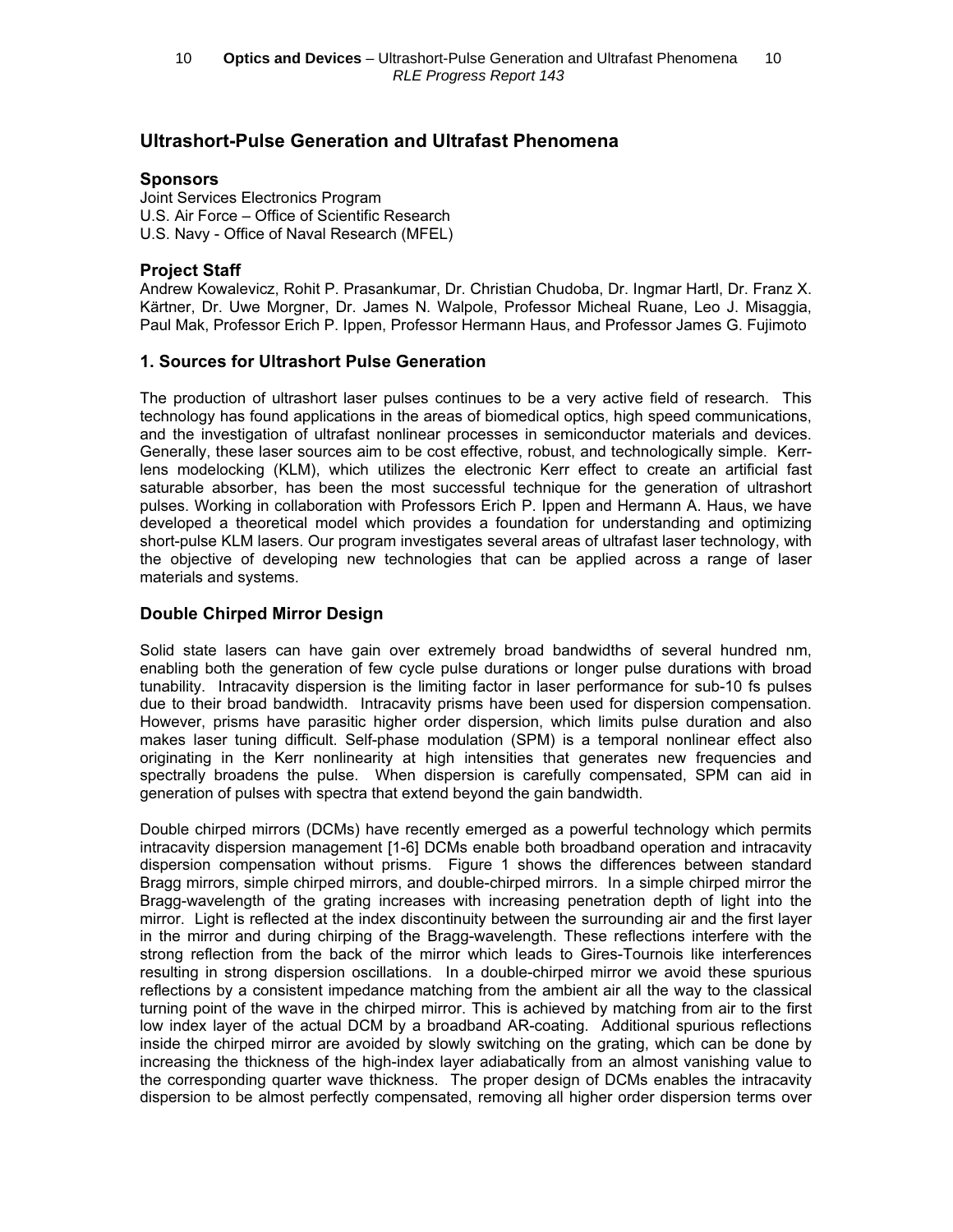the laser bandwidth which limit the generation of short pulses. We have recently demonstrated a 5 fs Ti: $A<sub>1</sub>O<sub>3</sub>$  laser where we compensated in average dispersion up to sixth order over one octave of bandwidth [7].



Figure 1: Schematic drawing of layer sequence for various dielectric mirrors: a) standard quarter wave Bragg mirror, b) simple chirped mirror, c) double chirped mirror (DCM).

We have recently developed an analytic theory for the design of dispersion compensating mirrors and mirror pairs [4, 5, 8, 9]. Dispersion compensating mirrors, and especially double-chirped mirrors developed in our group, provide high reflectivity and well controlled dispersion over 400 nm in the case of single mirrors or even over one octave using specially matched mirror pairs. These components are a prerequisite for miniaturized ultrabroadband femtosecond lasers necessary for biomedical optical imaging, ultrafast instrumentation, and other applications.

In our previous work pulses shorter than 5.4 fs at a center wavelength of 800 nm, corresponding to a bandwidth greater than 350 nm, were generated directly by a Kerr-lens mode-locked Ti:sapphire laser at a repetition rate of 90 MHz and an average output power of 200 mW. In this laser, the pulse duration was limited by the bandwidth over which the DCMs can balance the dispersion inside the cavity. The gain bandwidth of Ti: $A<sub>2</sub>O<sub>3</sub>$  extends from 600 nm to almost 1200 nm and would enable the generation of even shorter pulses, in the single-cycle regime. However, increasing the bandwidth of the DCMs results in stronger oscillations of the group delay, which limits the pulse duration. This effect is a consequence of fundamental properties of DCM operation. This problem can be solved by developing complementary sets of mirrors. The phase of the group delay oscillations can be controlled since it depends on the index and layer thickness of the dielectric layers. Two complementary sets of ultra-broadband DCMs can be designed with excess group delay oscillations that are exactly out of phase. Using these two mirror sets, the excess oscillations can be made to cancel. This novel approach enables dispersion compensation over a much greater spectral range than possible using a single mirror set and enables the generation of unprecedented bandwidths and pulse durations. Figure 2 shows the calculated and measured reflectivity and group delay dispersion of the mirror pairs. The mirrors are designed such that the dispersion of all intracavity components is exactly compensated up to sixth-order.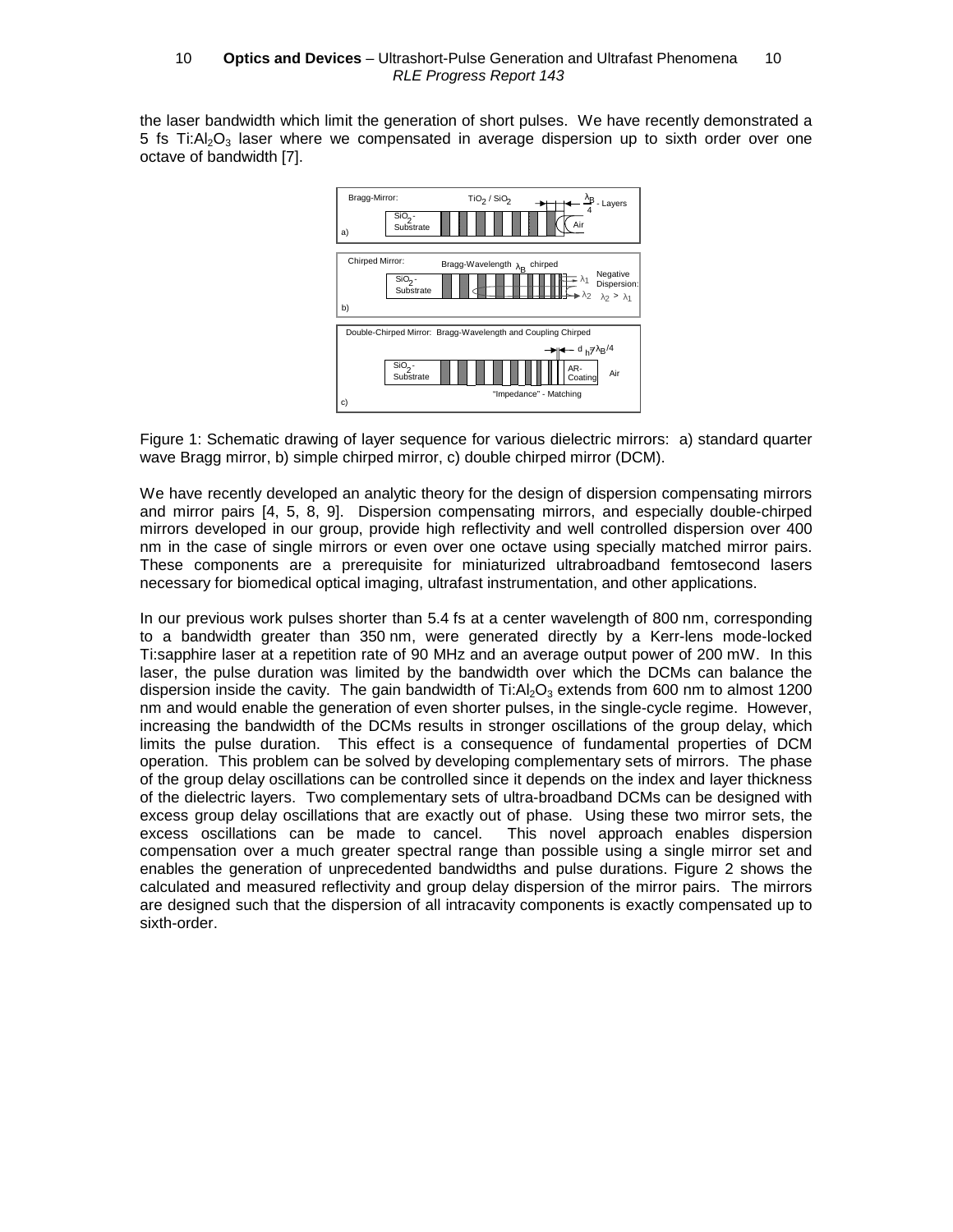#### 10  $-$  Optics and Devices - Ultrashort-Pulse Generation and Ultrafast Phenomena  $-$  10 RLE Progress Report 143



Figure 2: Calculated and measured reflectivity and dispersion of ultrabroad bandwidth DCM pairs specially designed to cancel parasitic dispersion oscillations.

#### Record Pulse Generation of 5 fs with Octave Bandwidth

Using this novel design, we recently demonstrated the generation of pulses with durations of only 5 fs and spectral bandwidths over one octave directly from a Ti: $Al_2O_3$  laser [7]. This is the shortest pulse ever generated directly from a laser. Figure 3 shows a schematic of our laser system. This laser has a standard z-cavity design with the addition of a second intracavity fold. A second focus is generated by M4 and M6 in which a 2.4 mm thick plate of BK7 is positioned. This provides enhanced self phase modulation and increases the laser bandwidth.



Figure 3: Schematic of Ti:sapphire laser that generates octave bandwidths and 5 fs pulse durations. A second focus was used to increase bandwidth via self phase modulation.

The optical power spectrum at the laser output is displayed in Figure 4(a) on a linear and logarithmic scale. On a log scale the spectrum extends from 600 to 1350 nm above the noise floor. The FWHM of the corresponding pulse assuming a flat phase would be 4.3 fs. The structure in the spectrum is correlated with oscillations in the measured intracavity GDD suggesting that improved DCM design would improve the laser performance. The two peaks at 700 nm and 1050 nm are caused by the increasing output coupling mirror transmission. Despite the large oscillations in the GDD caused by fabrication tolerances, the spectrum is relatively smooth, which can be explained by the enhanced SPM due to the second intracavity focus and the strong KLM action, which continuously cleans up the pulse shape. The interferometric autocorrelation measurement is displayed in Figure 4(b). A phase retrieval algorithm [10] was used to reconstruct the actual pulse shape from the autocorrelation. The intensity envelope of the reconstructed pulse indicates a FWHM of 5 fs. The phase measurement suggests that reductions in duration to 4.5 fs should be possible.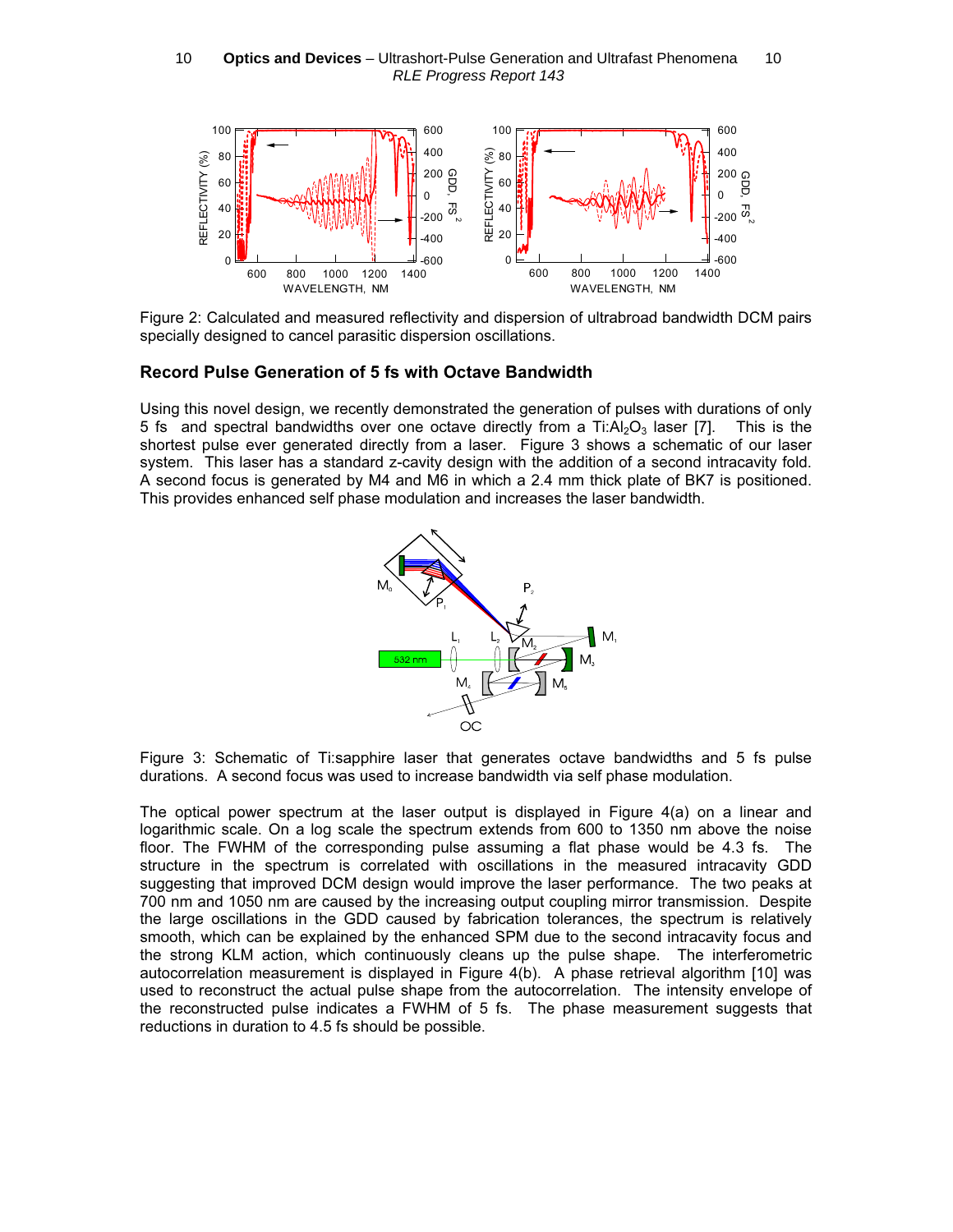

Figure 4: a) Interferometric autocorrelation of the 5 fs pulse b) corresponding spectrum on a linear and logarithmic scale. These are the shortest pulses ever generated directly from a laser.

#### High performance Cr:Forsterite lasers at 1.3 µm using DCMs

Dispersion management techniques using DCMs can be applied to a wide range of solid state laser materials. The spectral range at 1.3 µm is of particular interest because it falls into the 2nd telecommunication window. Our group recently demonstrated an all-solid-state, Kerr-lens modelocked Cr:forsterite laser producing 14 fs pulses with 250 nm bandwidth at 1.3 µm using doublechirped mirrors for intracavity dispersion management. An average power of 80 mW at 100 MHz repetition rate was achieved. These pulses are the shortest pulses ever produced by a Cr:forsterite laser [11]. In the 1.3 µm wavelength range, dispersion compensation is particularly challenging because higher order dispersion becomes the dominant factor near the zero dispersion wavelength. Higher order dispersion is hard to compensate over an extended wavelength range even with DCMs. Therefore, it is important to minimize higher order dispersion in the cavity by reducing the crystal length and choosing the optimum prism material. We used PBH71 (SF58) with a zero dispersion wavelength of 2 um as prism material. This zero dispersion wavelength is much longer than the operating wavelength and results in a favorable ratio of second to third order dispersion in the lasing range and allows broadband DCMs to be fabricated. All mirrors in the cavity are DCMs except for the output-coupling mirror, resulting in 5 bounces on DCMs per round-trip. The DCMs in combination with the PBH71 prisms balance the dispersion in the range from 1.2-1.48 µm. This dispersion compensation results in the broad spectrum with 250 nm bandwidth (FWHM) shown in Figure 5(a) and enables the generation of 14 fs pulses as shown by the interferometric autocorrelation in Figure 5(b).



Figure 5: Output spectrum and interferometric autocorrelation of the Cr:forsterite laser showing record 250 nm bandwidth and 14 fs pulse duration.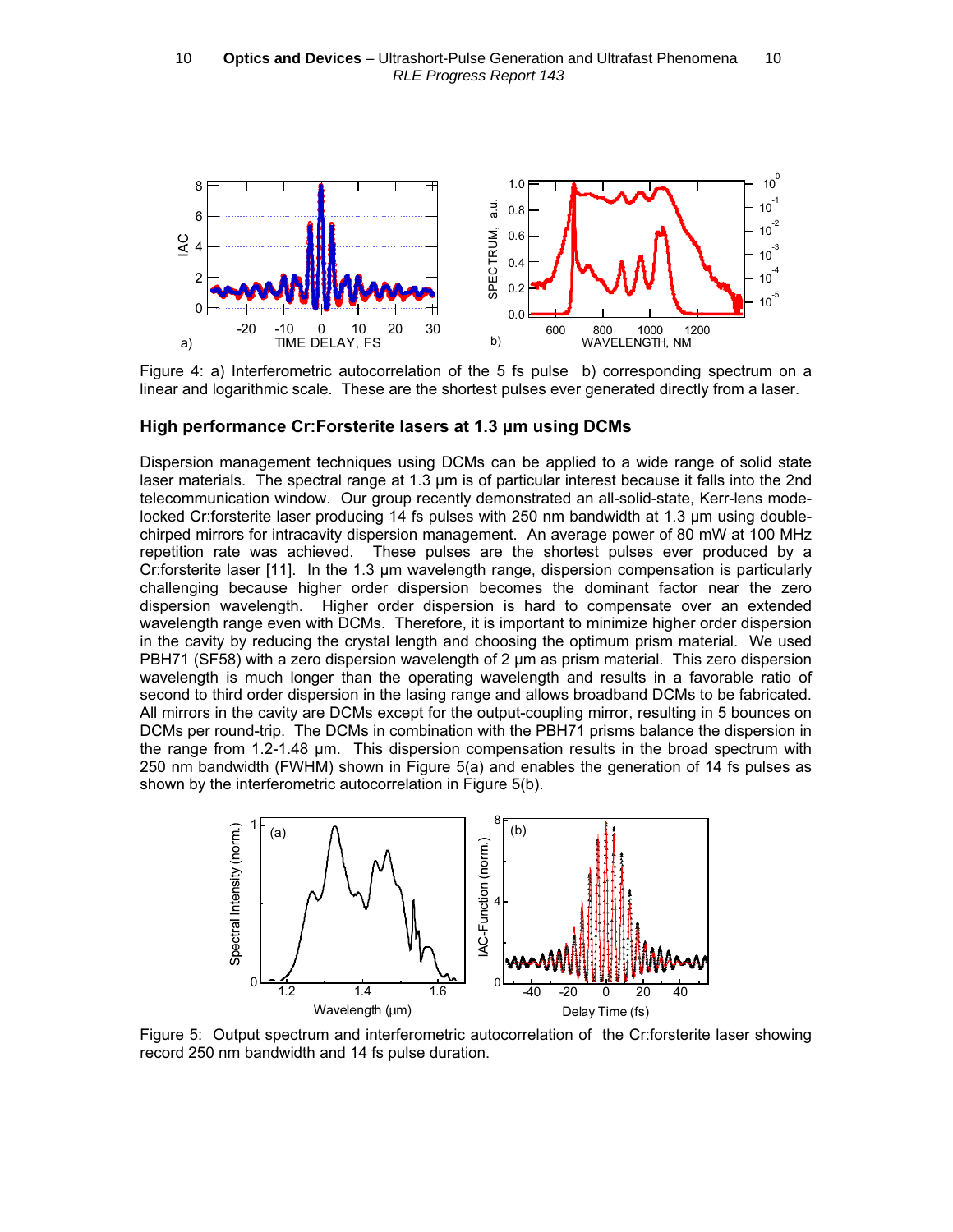#### 2. Nonepitaxially Grown Saturable Absorber Materials for Laser Modelocking

Semiconductor saturable absorbers are a widely used technology for generating femtosecond pulses in solid state lasers, providing advantages such as self-starting operation and the potential for compact laser cavities. The most common semiconductor saturable absorber devices are fabricated by molecular beam epitaxy (MBE) and have been used for both saturable absorber modelocking and initiation of Kerr lens modelocking (KLM) in many solid state laser systems [12, 13]. However, MBE has disadvantages including high complexity and cost as well as lattice matching constraints that limit material choice.

Recently we have developed non-epitaxially grown saturable absorber devices and applied them to self-starting KLM in a Ti: $Al_2O_3$  laser [14]. The devices consist of InAs nanocrystallites doped into  $SiO<sub>2</sub>$  films in a 10%InAs/90% $SiO<sub>2</sub>$  ratio and deposited on sapphire substrates using a nonmagnetron radio frequency (RF) sputtering system. Advantages of this method include low cost and flexibility in choice of the semiconductor dopant and substrate materials. Rapid thermal annealing (RTA) from 500-750  $\degree$ C was used to control the absorption saturation dynamics. The structural and optical properties of the devices were comprehensively characterized [15] and the devices were used to initiate KLM in a Ti: $Al_2O_3$  laser. Self-starting 25 fs pulses were obtained with a bandwidth of 53 nm and tuning range of 80 nm. The saturation fluence of these devices was measured to be 25 mJ/cm<sup>2</sup>, which is too high to enable saturable absorber modelocking without KLM and also limits the minimum achievable pulsewidth.

Recently, we have investigated different approaches to reducing the saturation fluence of our non-epitaxially grown saturable absorbers. We have developed a novel pump-probe system using a broadband 5.5 fs Ti: $A_2O_3$  laser [6] to obtain 17 fs time resolution and independent pump and probe wavelength tunability over a range of 700 to 1000 nm. Using this system, we have characterized the nonlinear optical properties of our non-epitaxially grown semiconductor-doped silica film saturable absorbers and discovered trends that aid in device optimization. The devices used in this study were fabricated with a magnetron RF sputtering system, while varying growth parameters such as  $InAs/SiO<sub>2</sub>$  ratio and substrate temperature. Degenerate pump-probe experiments on 10%InAs/90%SiO<sub>2</sub> films at wavelengths between 750 and 925 nm (Figure 6) indicate that operation closer to the absorption edge results in lower saturation fluences.



Figure 6: Tunable pump probe measurements between 750 and 900 nm revealing a decrease in saturation fluence with wavelength.

Using this guideline, InAs-doped silica film saturable absorbers with an InAs/ $SiO<sub>2</sub>$  ratio of 40%/60% were fabricated. Linear transmission measurements reveal the absorption edge to be redshifted, implying larger quantum dot size in the films. These devices were then characterized in the 1.43-1.54 µm wavelength range using an optical parametric oscillator based pump-probe system (Figure 7). It is clear from these measurements that the saturation fluence of these devices decreases with operation closer to the bandedge, as expected from the earlier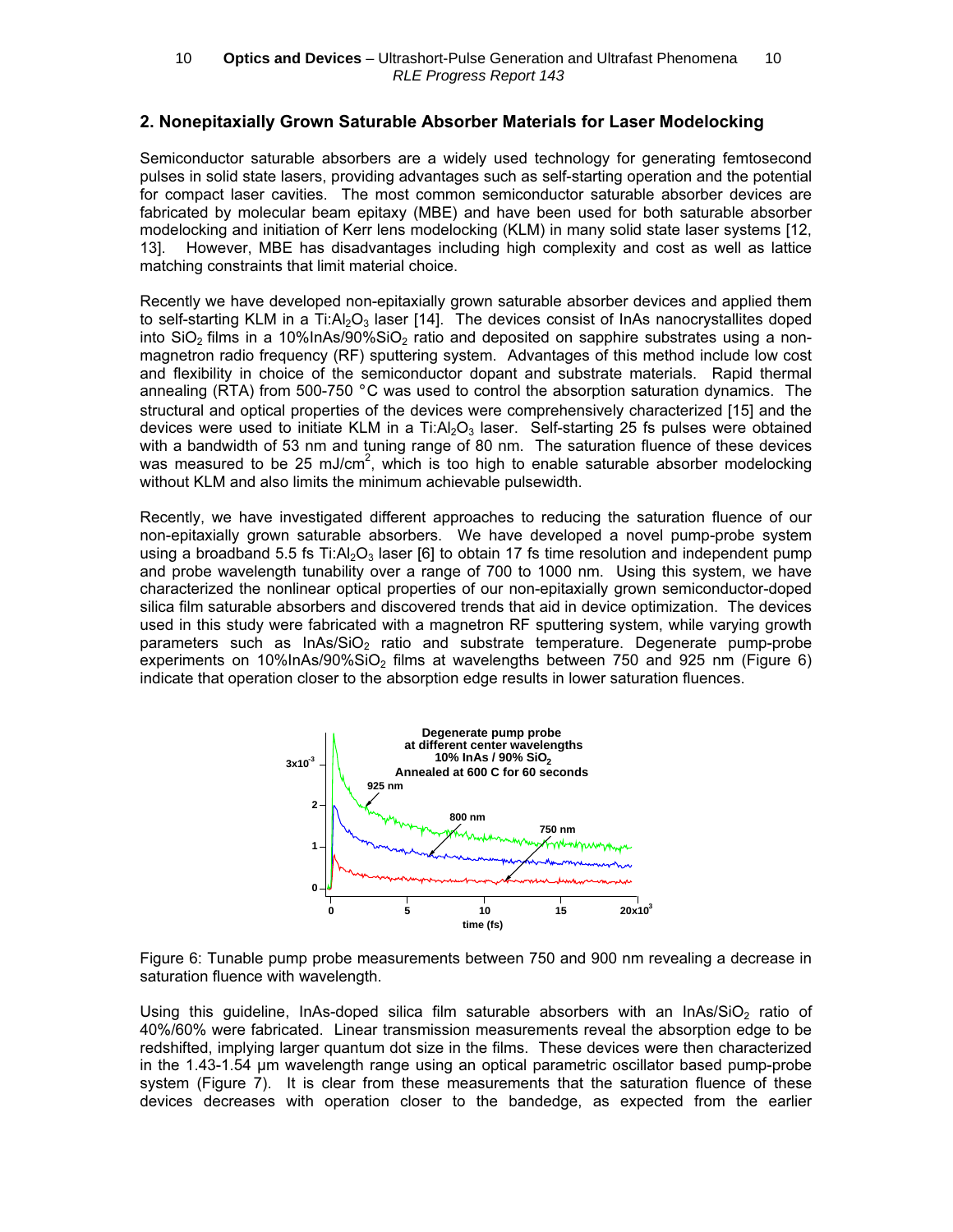measurements. The lowest saturation fluence of 2 mJ/cm<sup>2</sup> was obtained at 1.5  $\mu$ m, where the lasing wavelength is closest to the absorption edge. This is significantly lower than the saturation fluence at 800 nm for 10%InAs/90%SiO<sub>2</sub> films and could enable saturable absorber modelocking without KLM in Cr:forsterite or Cr:YAG lasers while also self-starting KLM.



Figure 7: Pump-probe measurements between 1.43 µm and 1.54 µm on annealed 40% InAs /  $60\%$  SiO<sub>2</sub> films.

We investigated the application of these devices to self-starting modelocking in a Cr:forsterite laser operating at 1.25 µm. This laser, as described above, produces 14 fs pulses in a standard 4 mirror configuration. The cavity was modified (Figure 8) to include an additional fold for focusing onto the saturable absorber in a transmissive geometry. Using films with a 40%/60% InAs/SiO<sub>2</sub> ratio that were designed to have 1% absorption at 1.25  $\mu$ m, self-starting KLM was obtained, with a bandwidth of 91 nm and a

pulsewidth of 30 fs measured by interferometric autocorrelation. We are currently optimizing the system for minimum pulsewidth and best self-starting performance.



Figure 8: Self-starting KLM in Cr:forsterite using  $40\%$  InAs/60% SiO<sub>2</sub> semiconductor-doped silica films.

## 3. Micromachined Photonic Devices using Nonlinear Materials Processing

Photonic device fabrication using nonlinear material processing with near-IR femtosecond pulses has several advantages. Localized, clean, three-dimensional structures can be created in many materials such as bulk glasses [16-18]. Although the mechanism of the nonlinear processing in glass is still under investigation, a variety of devices have been successfully demonstrated and this technique has become an active area of research [19-24]. Laser amplifier systems had been required to reach the high intensities necessary for the nonlinear interaction. Very recently, the processing of glass waveguides using pulses directly from femtosecond lasers oscillators, without the need for amplification, has been reported [25, 26]. Oscillators are more convenient and more cost effective than amplifier systems, and moreover, their higher repetition rate enable faster and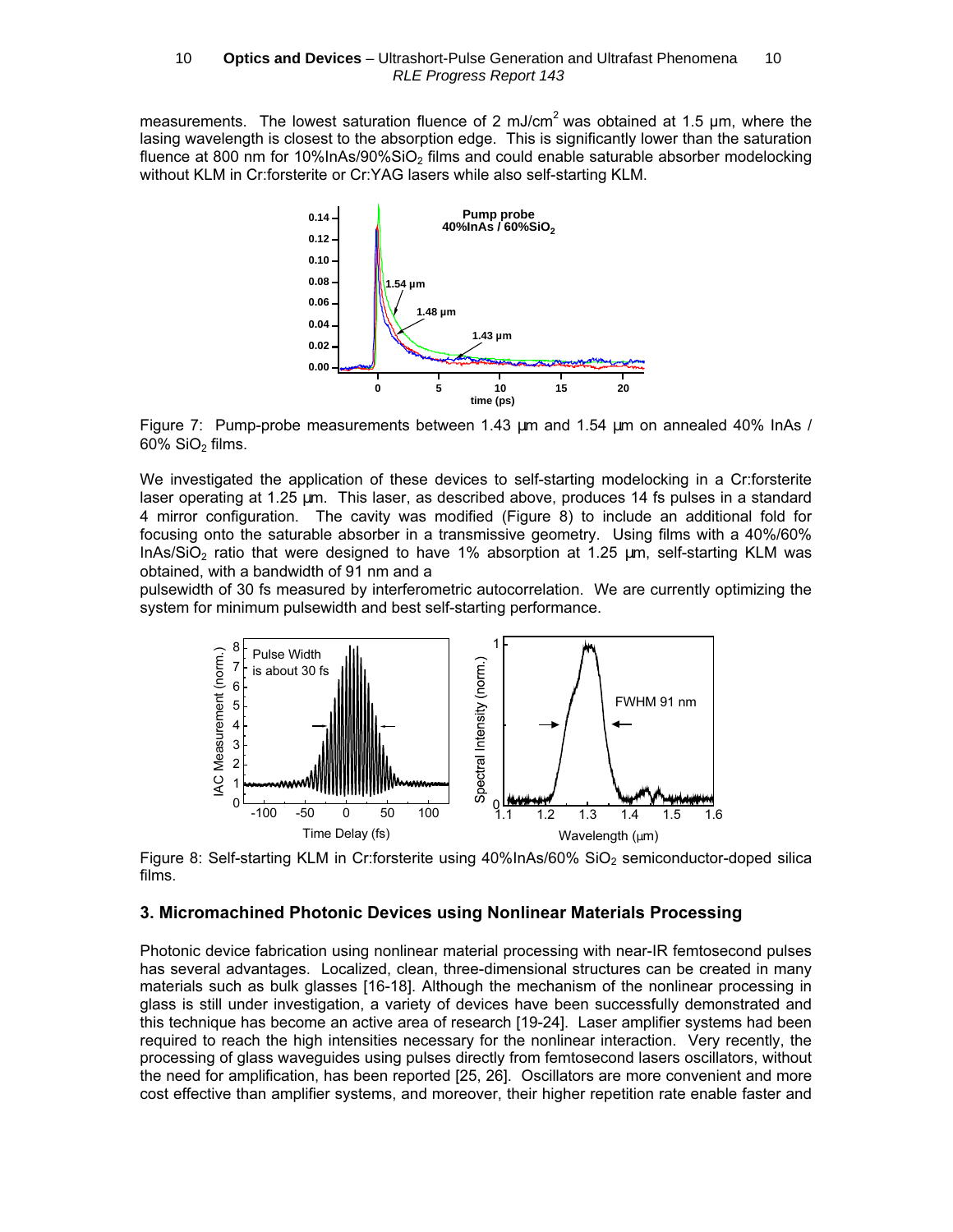more efficient fabrication. Because oscillators have MHz repetition rates, multiple pulses interact with the same sample volume, and the mechanism for materials processing can differ from amplified pulses at kHz rates. In addition to superposing the effects of each pulse, investigators have reported that cumulative heating occurs when successive pulses interact within a microsecond time scale. Device properties strongly depend on the exposure parameters. The optical properties and dimensions of structures can be controlled by varying the laser pulse duration, focal spot size, scan speed, i.e., number of pulses, and incident power. However, careful investigation and characterization of the effects of exposure parameters on the fabrication are required. In our previous study, a high-power femtosecond  $Ti:Al<sub>2</sub>O<sub>3</sub>$  laser oscillator using a novel long cavity design was been developed which can generate pulse energies far above the threshold for nonlinear processing in glass [27, 28]. This enables greater flexibility in incident power, focus, and processing speed, which is important for fabricating complex devices as well as for device characterization because precise manipulation of structures and optical properties is required. It also enables the fabrication of a wider variety of materials. In this year's report, we demonstrate fabrication and characterization of photonic devices in glass using unamplified pulses from a femtosecond oscillator. Optical coherence tomography is used to measure waveguide structure and refractive index changes. Variable coupling ratio X couplers are demonstrated. 10 — Optics and Devices – Ultrashort-Pulse Generation and Ultrafast Phenomena -- 10<br>
efficient fasonconic, Because oscillators have MHz repetition rates, multiple pulses inter<br>
the same sample volume, and the mechanism for

The laser source used for these studies is a long cavity Kerr lens mode locked Ti: $Al_2O_3$  laser pumped by an Ar<sup>+</sup> laser. The laser uses a multiple pass cavity formed by a Herriott type cell to extend the cavity length, reducing the repetition rate and increasing the output pulse energy. The laser generates pulses of 80 fs width and 4 MHz repetition rate with a maximum energy of 100 nJ at 800 nm, operating in the standard negative dispersion regime using an saturable Bragg reflector (SBR) for stabilizing the modelocking. The femtosecond pulses from the oscillator were tightly focused inside a 1 mm glass plate (Corning 0215 glass) using a microscope objective. The absorption edge of the glass was approximately 300 nm. Waveguides were fabricated by translating the sample.

We fabricated waveguides and characterized the waveguide size and mode structure as a function of the incident pulse energy and scan speed. In order to investigate the guided mode properties, we cut and polished both ends of the waveguides, coupled a single mode He-Ne laser beam at 633 nm wavelength, and monitored the near field and far field output patterns with a CCD camera. Single mode waveguides of 4 µm width could be fabricated by exposure to pulse energies of typically 20 nJ with 80 fs pulse duration and 4 MHz repetition rate, scanning at a speed of 10 mm/s. In contrast, when the exposure power was very high or scanning speed was slow, void-like structures were observed. By using a combination of different laser exposures, it should be possible to fabricate integrated systems with different structures.

The change in refractive index which can be achieved using a given laser exposure is an important parameter for device design. We measured the refractive index differentials using optical coherence tomography (OCT) [29]. A schematic of the measurement is shown in Figure 9. Because of the small dimensions of the waveguides, ultrahigh resolution OCT measurements were required to resolve the waveguide structure [30]. Broadband, low coherence light from a Ti: $A$ <sub>2</sub>O<sub>3</sub> laser with 250 nm bandwidth at 800 nm was focused on the top and bottom interfaces of the waveguide and the back reflected light was interfered with light traversing a reference path. A cross sectional OCT image was constructed by scanning of the reference delay and the sample position.

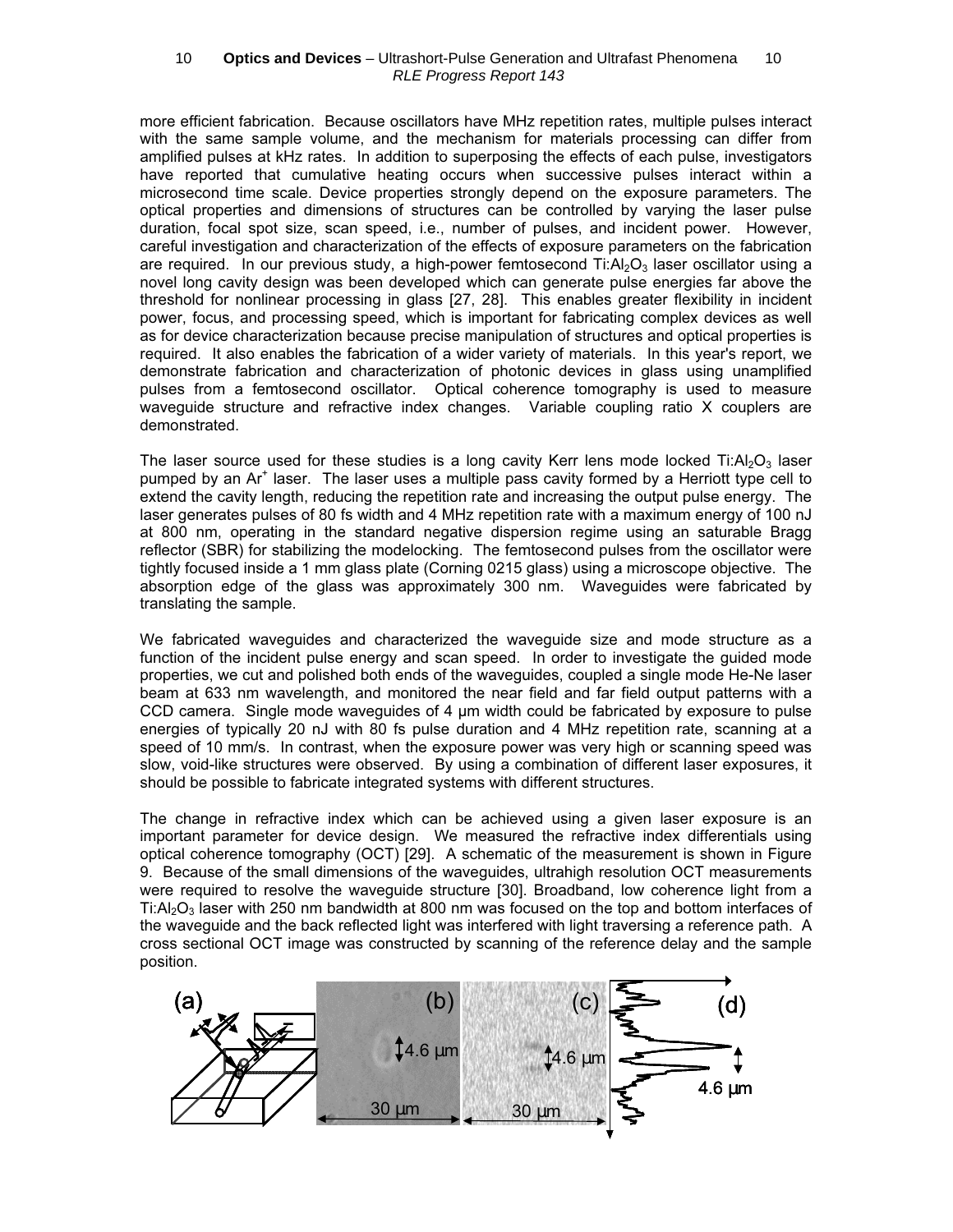Figure 9: a) Schematic of OCT measurement. Images b) and c) show a side sview of the single mode waveguide and the corresponding OCT image. The reflections from the top and bottom boundaries of the waveguide are clearly resolved in the OCT image d).

The refractive index change can be obtained by measuring the magnitude of the reflected signal from the top and bottom interfaces of the waveguide. The refractive index change inside the waveguide was estimated as  $\Delta n \sim 0.7 \times 10^{-3}$ . When the fabrication parameters were changed, increasing exposure, the maximum index change observed increased to  $\Delta n \sim 9 \times 10^{-3}$ . As a consistency check, the refractive index inside the waveguide was also estimated using guided mode analysis. By changing fabrication parameters, such as exposure power and scanning speed, a range of waveguide sizes could be fabricated. We estimated the single mode cut-off radius to be in the range of 2 to 4 µm, and calculated the range of the refractive index differential to be  $\Delta n \sim 1 \times 10^{-3}$  to 5 x 10<sup>-3</sup>. Further investigation of the effects of exposure parameters is required, however, it is important to note that OCT and guided mode analysis gave consistent results.

With the development of single mode waveguides, it is possible to fabricate a wide range of devices. As a starting point, we demonstrated the fabrication of an X coupler. The X coupler was fabricated by writing two identical waveguides with a 1-degree crossing angle. Figure 10(a) shows a top view of the X coupler using a phase contrast microscope with a 10x objective. The total lengths of the waveguides are 7 mm, and the separations of the two waveguide branches at the ends are 90  $\mu$ m. When a cw Ti: $A_2O_3$  laser beam at 800 nm was coupled into one of the input ports, two output spots were observed. The far field pattern of the output beam from one of the output ports is shown in Fig. 10(b). Cross sectional profiles of the near field modes at two output ports (open circles) are shown in Fig. 10(c), together with their best-fit Gaussian (lines). The figure demonstrates single mode coupling between the two waveguides. The splitting ratio of the X coupler is approximately 1:1. The coupling ratio can be adjusted by varying the crossing angle of the guides and other waveguide fabrication parameters. An X coupler with a 4-degree waveguide crossing angle had a coupling ratio of 16:1 (with most of the power not transferred to the crossed guide).



Figure 10: a) Top view of X coupler b) far-field pattern from one of the output ports, c) cross sectional profiles of near field modes at two output ports.

In order to investigate the device properties in detail, we measured the structure of an X coupler using OCT as shown in Figure 11. The OCT images clearly show the internal structure of the device. At the intersection where the two waveguides cross, the reflected signal becomes stronger than from other parts of the waveguide. This shows that the refractive index difference at the waveguide intersection is higher because this portion of the waveguide has been exposed to the laser beam twice. These studies show that OCT can be used to characterize the structure and refractive index differentials of waveguides.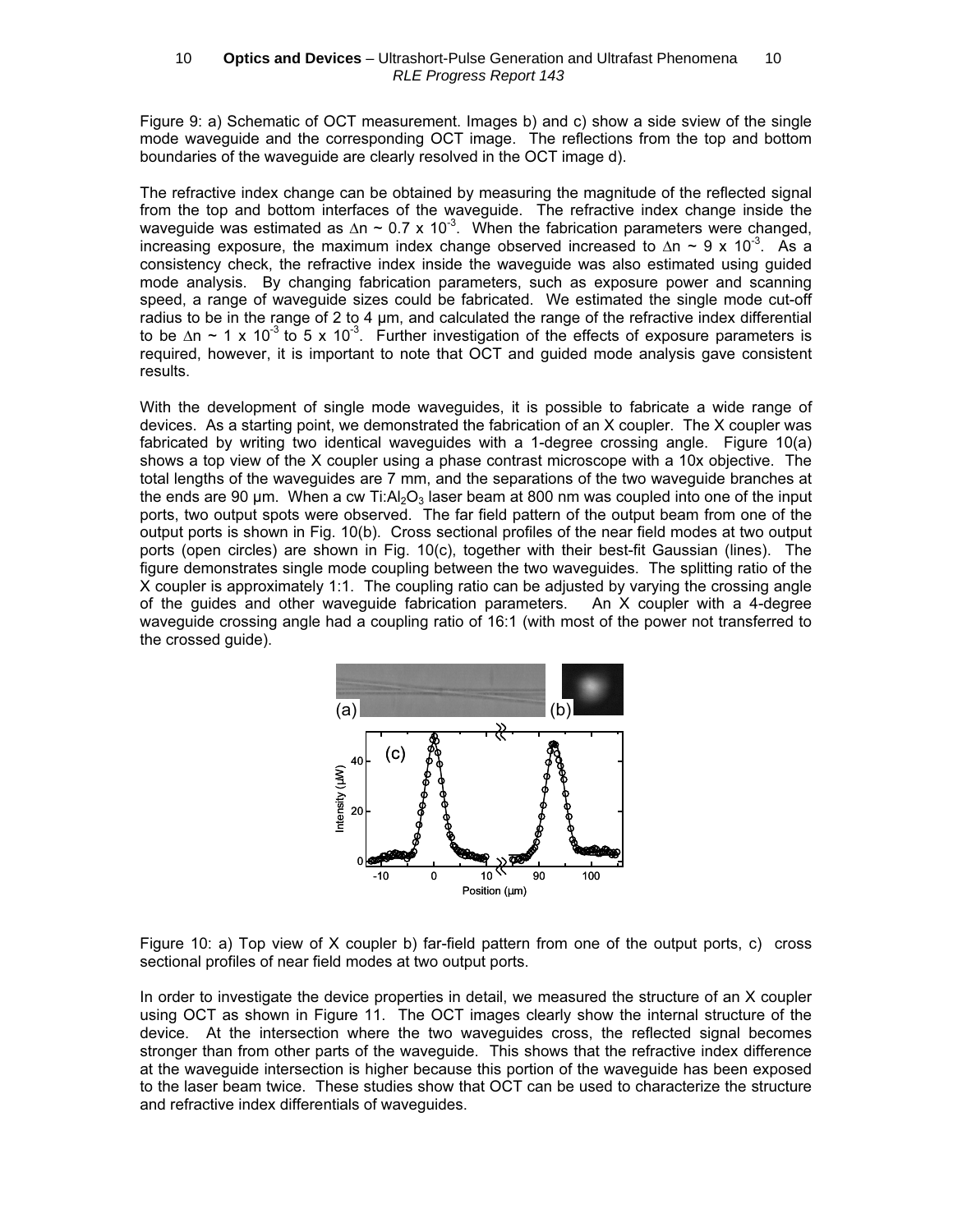

Figure 11: Cross sectional view of X coupler measured using OCT.

One important advantage of device fabrication using femtosecond nonlinear materials processing is that three-dimensional structures can be fabricated. Multiple layers of waveguides can be fabricated to achieve high densities that would not be possible in planer fabrication. In addition, more complex devices which use mode coupling in multiple dimensions can be fabricated. The ability to fabricate in three dimensions should greatly enhance the range of devices which can be developed. We demonstrated the fabrication of a three dimensional device, where waveguides are stacked in multiple layers separated by ~10 µm, as shown in Figure 12. Using the same focal parameters, waveguides could be fabricated at depths up to 300 µm below the surface of the glass.



Figure 12: a) Three dimensional device showing waveguides stacked in multiple layers separated by ~10 µm, b) nearfield pattern of the waveguides with a He-Ne laser coupled into one of the guides, suggesting mode coupling between the 3 dimensional waveguide strutures.

This technology is promising for the rapid prototyping and development of new 3D photonic devices and should achieve significantly higher density compared to planer device fabrication.

## **References**

- 1. Szipocs, K. Ferencz, C. Spielmann and F. Krausz, "Chirped multilayer coatings for broadbaR.d dispersion control in femtosecond lasers," Optics Letters 19:(3)p.201-3, 1994.
- 2. Szipöcs, R., A. Stingl, C. Spielmann and F. Krausz. "Chirped dielectric mirrors for dispersion control in femtosecond laser systems," presented at the in Generation, Amplification, and Measurement of Ultrashort Laser Pulses II, Proc. SPIE, 1995. 6-7 Feb. 1995, San Jose, California.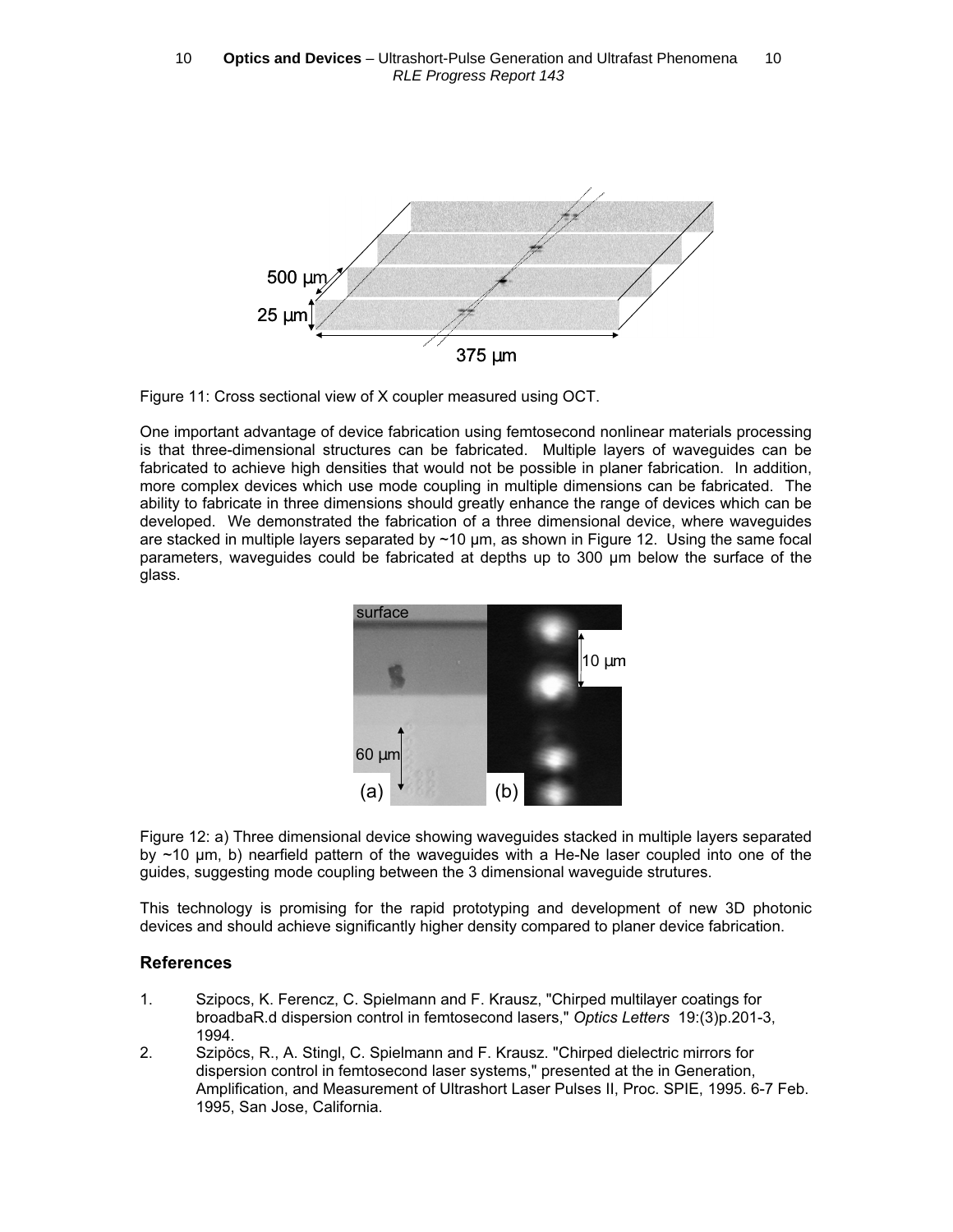- 3. Szipöcs, R. and A. Kohazi-Kis, "Theory and design of chirped dielectric laser mirrors," Appl. Physics B 65: p. 115-136, 1997.
- 4. Kärtner, F. X., N. Matuschek, T. Schibli, U. Keller, H.A. Haus, C. Heine, R. Morf, V. Scheuer, M. Tilsch and T. Tschudi, "Design and fabrication of double-chirped mirrors," Optics Letters 22(11): p. 831-33, 1997.
- 5. Matuschek, N., F.X. Kärtner and U. Keller, "Theory of Double-Chirped Mirrors," IEEE J. of Sel. Topics in Quantum Electronics 4(2): p. 197, 1998.
- 6. Morgner, U., F.X. Kaertner, S.H. Cho, Y. Chen, H.A. Haus, J.G. Fujimoto, E.P. Ippen, V. Scheuer, G. Angelow and T. Tschudi, "Sub-two-cycle pulses from a Kerr-lens modelocked Ti:sapphire laser," Optics Letters 24(6): p. 411-13, 1999.
- 7. Ell, R., U. Morgner, F.X. Kärtner, J.G. Fujimoto, E.P. Ippen, V. Scheuer, G. Angelow and T. Tschudi, "Generation of 5 fs pulses and octave-spanning spectra directly from a Ti:sapphire laser," Optics Letters 26(6): p. 373-5, 2001.
- 8. Matuschek, N., F.X. Kärtner and U. Keller, "Analytic design of double-chirped mirrors with custom tailored dispersion characteristics," IEEE J. of Quantum Electronics 5: p. 129 -- 137, 1999.
- 9. Kärtner, F.X., U. Morgner, T.R. Schibli, E.P. Ippen, J.G. Fujimoto, V. Scheuer, G. Angelow and T. Tschudi, "Ultrabroadband double-chirped mirror pairs covering for single cycle pulses," submitted to J. of the Optical Soc. of America B 2001.
- 10. Baltuska, A., M. Pugzlys, M. Pshenichnikov, D. Wiersma, B. Hoenders and H. Ferwerda. "How to retrieve amplitude and phase from autocorrelation and spectrum," presented at the Ultrafast Optics, 1999. Ascona, Switzerland.
- 11. Chudoba, C., J.G. Fujimoto, E.P. Ippen, H.A. Haus, U. Morgner, F.X. Kärtner, V. Scheuer, G. Angelow and T. Tschudi, "All-solid-state Cr:forsterite laser generating 14 fs pulses at 1.3 um," Optics Letters 26: p. 292 - 294, 2001.
- 12. Keller, U., K.J. Weingarten, F.X. Kaertner, D. Kopf, B. Braun, I.D. Jung, R. Fluck, C. Honninger, N. Matuschek and J.A.D. Au, "Semicondsuctor saturable absorber mirrors (SESAM's) for femtosecond to nanosecond pulse generation in solid-state lasers," IEEE Journal of Selected Topics in Quantum Electronics 2: p. 435-453, 1996.
- 13. Tsuda, S., W.H. Knox, S.T. Cundiff, W.Y. Jan and J.E. Cuningham, "Mode-locked ultrafast solid-state lasers with saturable Bragg reflectors," IEEE Journal of Selected Topics in Quantum Electronics 2: p. 454-464, 1996.
- 14. Bilinsky, I.P., J.G. Fujimoto, J.N. Walpole and L.J. Misaggia, "Semiconductor-doped silica saturable absorber films for solid state laser mode locking," Optics Letters 23: p. 1766- 1768, 1998.
- 15. Bilinsky, I.P., R.P. Prasankumar and J.G. Fujimoto, "Self-starting mode locking and Kerrlens mode locking of a Ti:al<sub>2</sub>O<sub>3</sub> laser by use of semiconductor-doped glass structures," Journal of the Optical Society of America B 16: p. 546-549, 1999.
- 16. Davis, K.M., K. Miura, N. Sugimoto and K. Hirao, "Writing waveguides in glass with a femtosecond laser," Optics Letters 21: p. 1729-1731, 1996.
- 17. Miura, K., J. Qiu, H. Inouye, T. Mitsuyu and K. Hirao, Applied Physics Letters 71: p. 3329, 1997.
- 18. Varel, H., D. Ashkenasi, A. Rosenfeld, M. Waehmer and E.E.B. Campbell, Applied Physics A 65: p. 367, 1997.
- 19. Kondo, Y., K. Nouchi, T. Mitsuyu, M. Watanabe, P.G. Kazansky and K. Hirao, Optics Letters 24: p. 646, 1999.
- 20. Glezer, E.N., M. Milosavljevic, L. Huang, R.J. Finlay, T.H. Her, J.P. Callan and E. Mazur, Optics Letters 21: p. 2023, 1996.
- 21. Glezer, E.N. and E. Mazur, Applied Physics Letters 71: p. 882, 1997.
- 22. Homoelle, D., S. Wielandy, A.L. Gaeta, N.F. Borrelli and C. Smith, "Infrared photosensitivity in silica glasses exposed to femtosecond laser pulses," Optics Letters 24: p. 1311-1313, 1999.
- 23. Cho, S.H., H. Kumagai, K. Midorikawa and M. Obara, Optics Communications 168: p. 287, 1999.